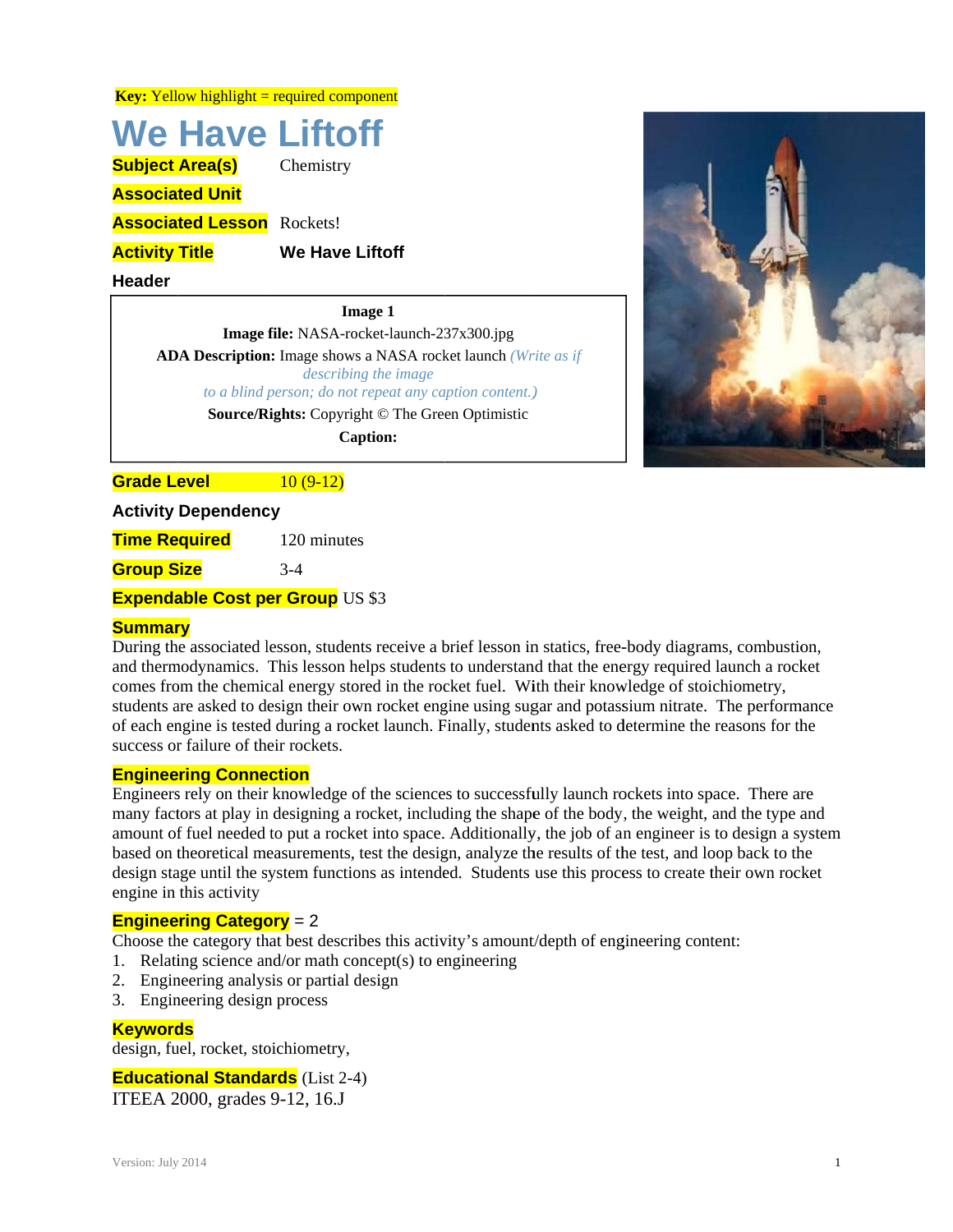Standard 16. Students will develop an understanding of and be able to select and use energy and power technologies.

J. In order to select, use, and understand energy and power technologies, students should learn that energy cannot be created nor destroyed; however, it can be converted from one form to another.

# Texas: Science 2010, grades 9-10, C

Science Concepts. The student recognizes multiple forms of energy and knows the impact of energy transfer and energy conservation in everyday life. The student is expected to demonstrate common forms of potential energy, including gravitational, elastic, and chemical, such as a ball on an inclined plane, springs, and batteries

#### Texas: Science 2010, grades 9-10, C

Scientific processes. The student uses critical thinking, scientific reasoning, and problem solving to make informed decisions. The student is expected to in all fields of science, analyze, evaluate, and critique scientific explanations by using empirical evidence. Logical reasoning, and experimental and observational testing, including examining all sides of scientific evidence of those scientific explanations, so as to encourage critical thinking buy the student.

#### **Pre-Requisite Knowledge**

- Balancing chemical equations
- Stoichiometry

#### **Learning Objectives**

After this activity, students should be able to:

- Describe the engineering design process for creating any system or device
- Build a rocket engine prototype
- Determine the strengths and weaknesses of their design based on the success or failure of their rocket launch

#### **Materials List**

Each group needs:

- Cat litter
- Sugar
- Potassium Nitrate (found in Spectracide Stump Remover Lowe's)
- $\bullet$  0.95 cm (3/8 inch) x 22.86 cm (9 inch) dowel
- 6.4 cm x 25.4 cm strip of kraft project paper
- fuse  $(\sim 12 \text{ cm long})$
- Two 1 cm straws
- Mortar and pestle
- Closed 80 mL-100 mL container

To share with the entire class: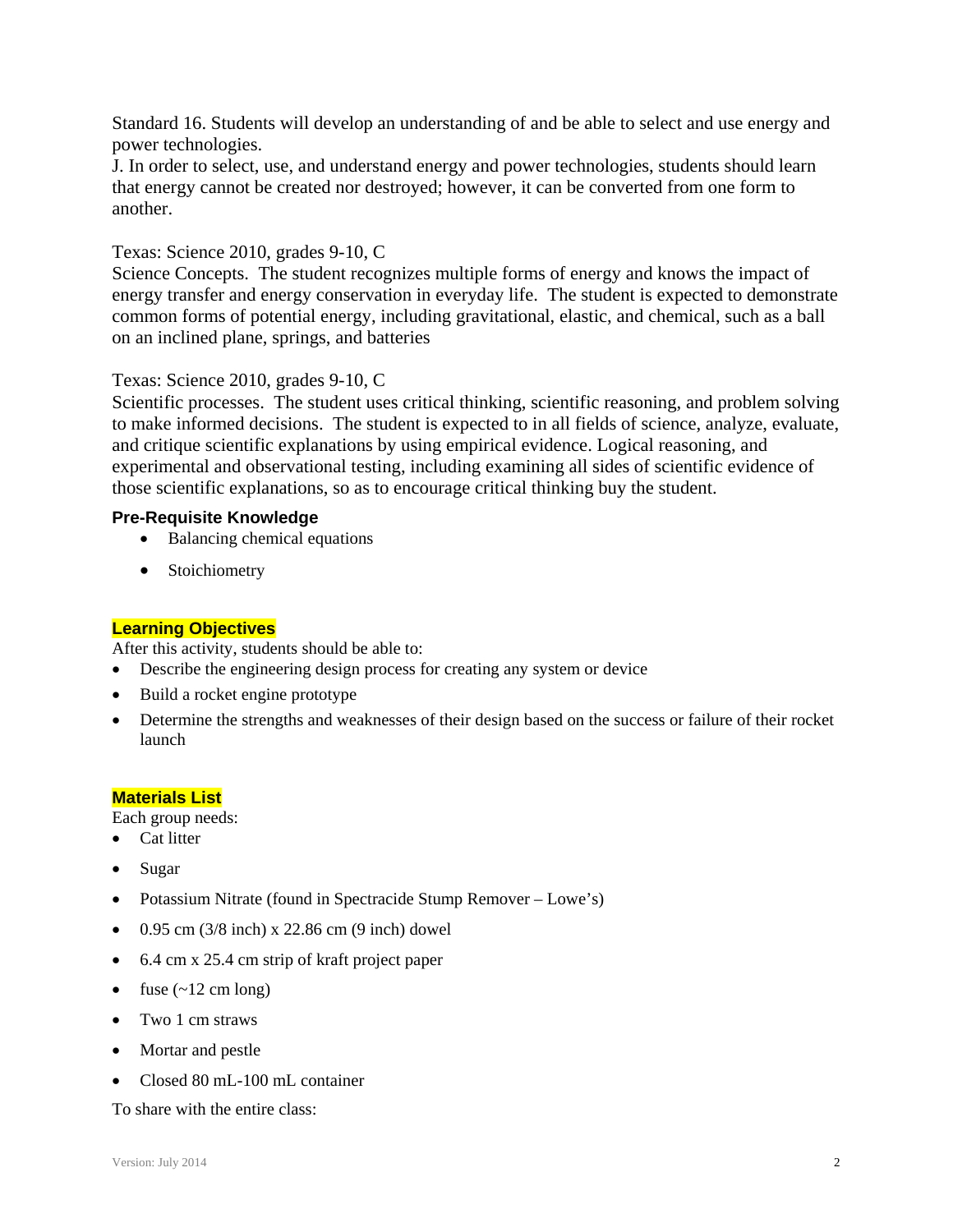- white glue
- ring stand
- skewer or  $0.635$  cm  $(1/4$  inch) dowel with a spike at one end
- $\bullet$  0.3175 cm (1/8 inch) diameter drill bit or nail

# **Introduction / Motivation**

Rocket science is an interdisciplinary field, requiring the expertise of engineers and scientists who specialize in different fields. Rockets are an engineering marvel. The ability to move a huge piece of machinery over 100 miles against gravity is quite the accomplishment. There are many things to consider when building a rocket, and because they are so expensive, efficiency and accuracy is of the utmost important.

# **Procedure**

**Background** 

**IMAGE** Insert Image 2 here, align left, wrap text

**Image 2** 

cartoon rocket.jpg **Image file:** 

ADA Description: Image shows a cartoon rocket flying in a right-diagonal direction

Source/Rights: CoadePoint Ltd, Shift Technology Ltd



We won't be too concerned about the level of engineering for the miniature rockets we will be building in this class. The purpose of this activity is to give you a basic understanding of rocket design. You will be building your rockets out of crafting supplies and other household items. The fuel used for your rockets will be a mixture of potassium nitrate (found in stump remover and gun powder) and household sugar. The unbalanced combustion reaction equation for the fuel is:

$$
C_{12}H_{22}O_{11} + KNO_3 + O_2 \rightarrow CO_2 + H_2O + K_2CO_3 + N_2 + KOH
$$

#### **With the Students**

1. Spread white glue evenly on one side of the kraft paper. Wrap it tightly around the 0.95 cm (3/8 inch) dowel, such the dowel is not glued to the paper, to form the shape of a cylindrical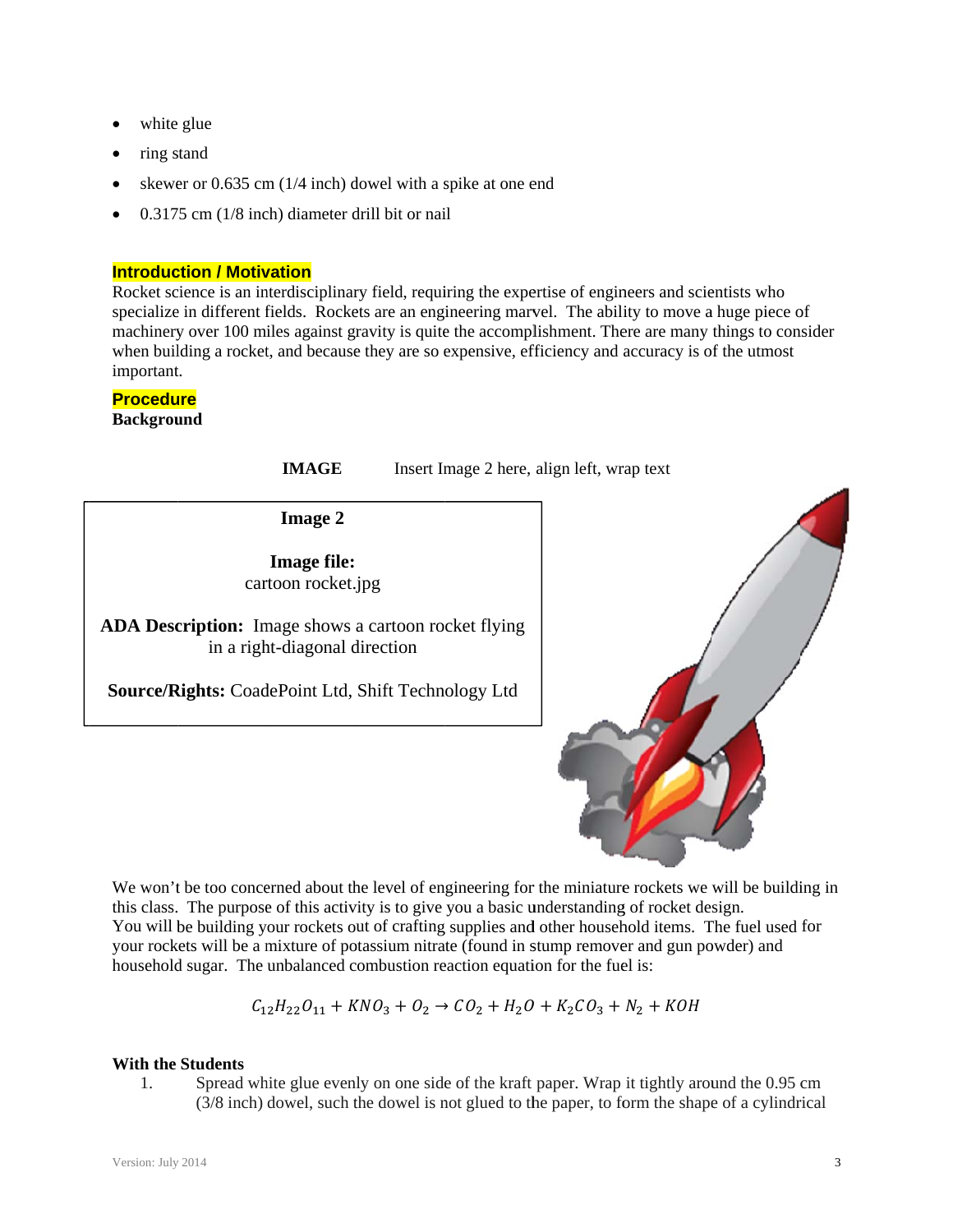rocket motor casing. The casing should be 6.4 cm long. Remove the dowel and let the glue dry.

- 2. Using a mortar and pestle, finely ground some cat litter. When the paper cylinder has dried, place one of the open ends onto the tabletop or a flat surface and pour the litter into the cylinder. Use the dowel to pack it down. The packed litter layer should be about 0.85 cm thick and will act as a plug. If the litter powder is fine enough, packing it down will, in a sense, make it into a solid. If you are having trouble packing the litter, mix it with some water so that it begins to clump, then retry packing.
- 3. Weigh out 6 grams of powder sugar and pour it into the mixing container.
- 4. Balance the combustion equation above and determine the appropriate amount of  $KNO<sub>3</sub>$ needed for the fuel, given you are using 6 grams of sugar. Complete the attached table. DO NOT CONTINUE ONTO THE NEXT STEP UNTIL YOU HAVE CONFIRMED YOUR ANSWERS WITH YOUR INSTRUCTOR.

Teacher Note: The recommended amount of sugar to potassium nitrate is 1:2, but different answers will arise when balancing the equation. For safety, I would recommend no more than a 1:2.5 ratio.

- 5. Weigh out the appropriate amount of  $KNO_3$  determined from your calculations. Using a CLEAN mortar and pestle, ground the crystals into a fine powder.
- 6. Add the  $KNO<sub>3</sub>$  powder to the mixing container. Shake to create an evenly mixed powder.
- 7. Pour the fuel powder into the open end of the rocket body and compress it with the dowel until there is about 1 cm of space left at the top of the cylinder.
- 8. Pour more cat litter into the top of the body, packing it down, until the litter layer is flush with the end of the rocket body.
- 9. Using the drill bit or nail, slowly and carefully bore a hole down the middle of the rocket. Be sure that your borehole does not puncture the cat litter-plug at the other end of the rocket.
- 10. Glue the two 1 cm straw bits to the side of the rocket body in a vertical direction. These will act as a guide during the launch; they will be placed over the skewer or dowel used for the launch. That being said, make sure that the straws are aligned when gluing.
- 11. Insert the fuse into the borehole. Bend the top of the fuse, if necessary, to make sure that it fits snuggly.
- 12. Launch the rockets in an open and safe area. Using the ring stand and skewer or thin dowel, set up a launch pad in such a way that the bottom of the rocket rests on the stand and the straws along the rocket body slide over the skewer. Wearing safety glasses, light the fuse and back away immediately.

Note: Because these rockets do not have fins, they will fly in an unpredictable pattern.

# **Attachments**

We Have Liftoff (doc)

We Have Liftoff (pdf)

#### **Safety Issues**

- Have students wear gloves when handling the sugar and/or potassium nitrate.
- Eye protection is necessary for the individual launching the rocket.

#### **Troubleshooting Tips**

If rocket does not ignite, stay away from it for 5 minutes. Using thick gloves or tongs, pick it up carefully with the fuse-end pointing away from you. Soak it in water until it disintegrates and discard the pieces in an outdoor trash can.

Some rockets will have good rocket engines and fly, some will have good engines and not fly, and some rockets will be duds. The factors contributing to the success or failure of the rockets are total weight,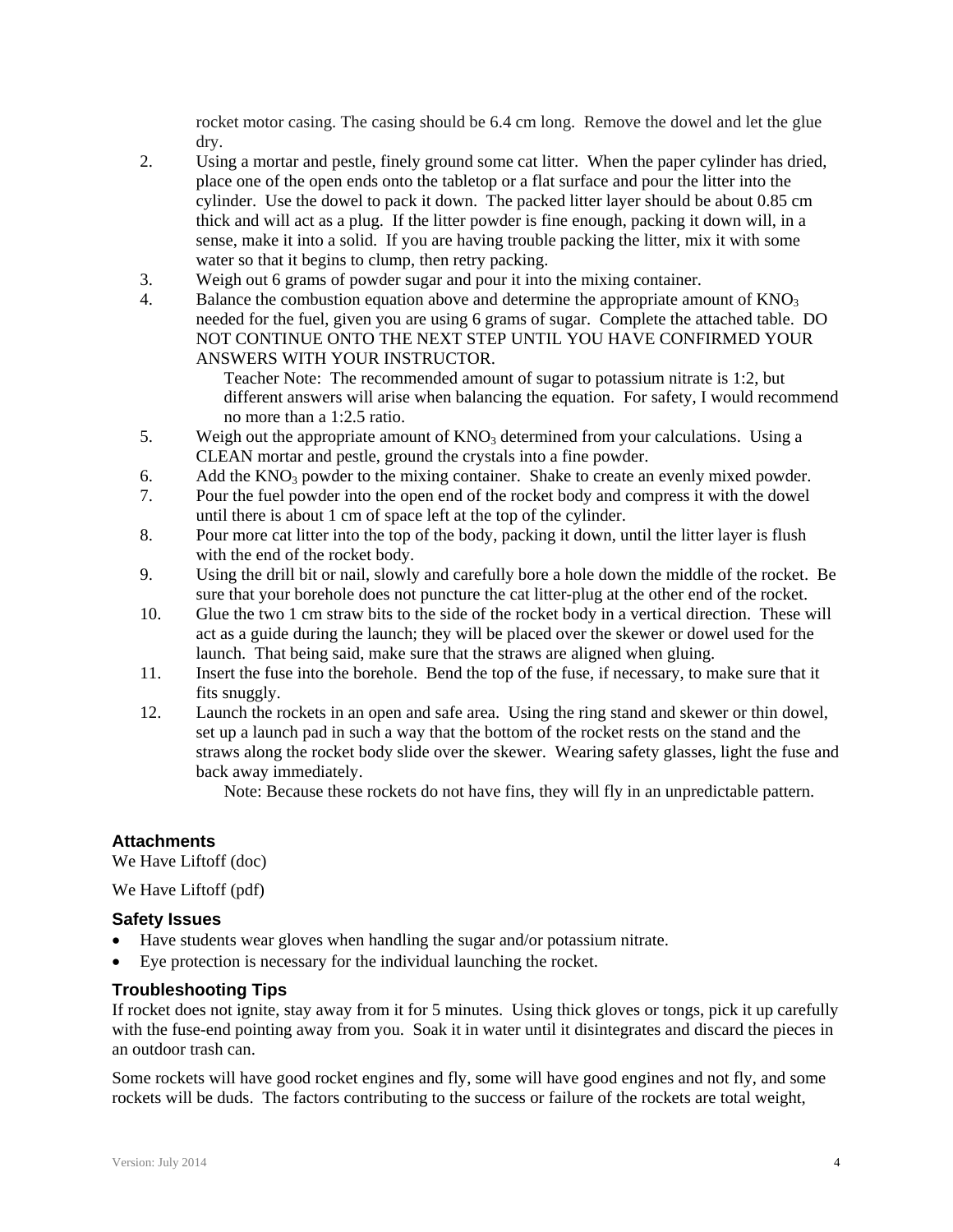moisture content, and the homogeneity of the fuel mixture. Students will be asked to consider why or why not their launch was successful in the post-activity assessment.

# **Assessment**

# **Pre-Activity Assessment**

*Descriptive Title:* \_\_\_?

#### **Activity Embedded Assessment**

*Design Process:* 

- 1) What factors must be considered in order to have a successful launch?
- 2) Is it advantageous to use fine powders in the rocket fuel mixture? Why or why not?
- 3) What is the significance/purpose of the borehole through the rocket fuel?

#### **Post-Activity Assessment**

*Project Reflection & Discussion:* This can be done as a class or students can discuss these questions in their groups.

- 4) Why was your rocket launch a success or failure?
- 5) If you could redesign your rocket, using the same procedure, what would you do differently to improve your rocket's flight?
- 6) How would changing the compactness of the powders affect how the fuel burns?
- 7) What could you do to make your rocket fly straight?

#### **Activity Extensions**

Have students discuss the post-activity questions as a class to improve the rocket design. Another rocket may be built to see if flight it improved.

Students could also add extra design elements (fins, nose, nozzle, etc.) to improve the direction and height of the flight.

#### **Additional Multimedia Support**

none

# **References**

Gurstelle, W. (2013, September 10). Homemade Sugar Rocket. Retrieved November 29, 2014, from http://makezine.com/projects/make-35/homemade-sugar-rocket/

# **Other**

### **Redirect URL**

**Contributors** Taylor Dizon, Robert Pardue

#### **Supporting Program**

College of Engineering, University of Houston

#### **Acknowledgements**

This material is based upon work supported by the National Science Foundation under Grant Number 0840889.

Any opinions, findings, and conclusions or recommendations expressed in this material are those of the author(s) and do not necessarily reflect the views of the National Science Foundation.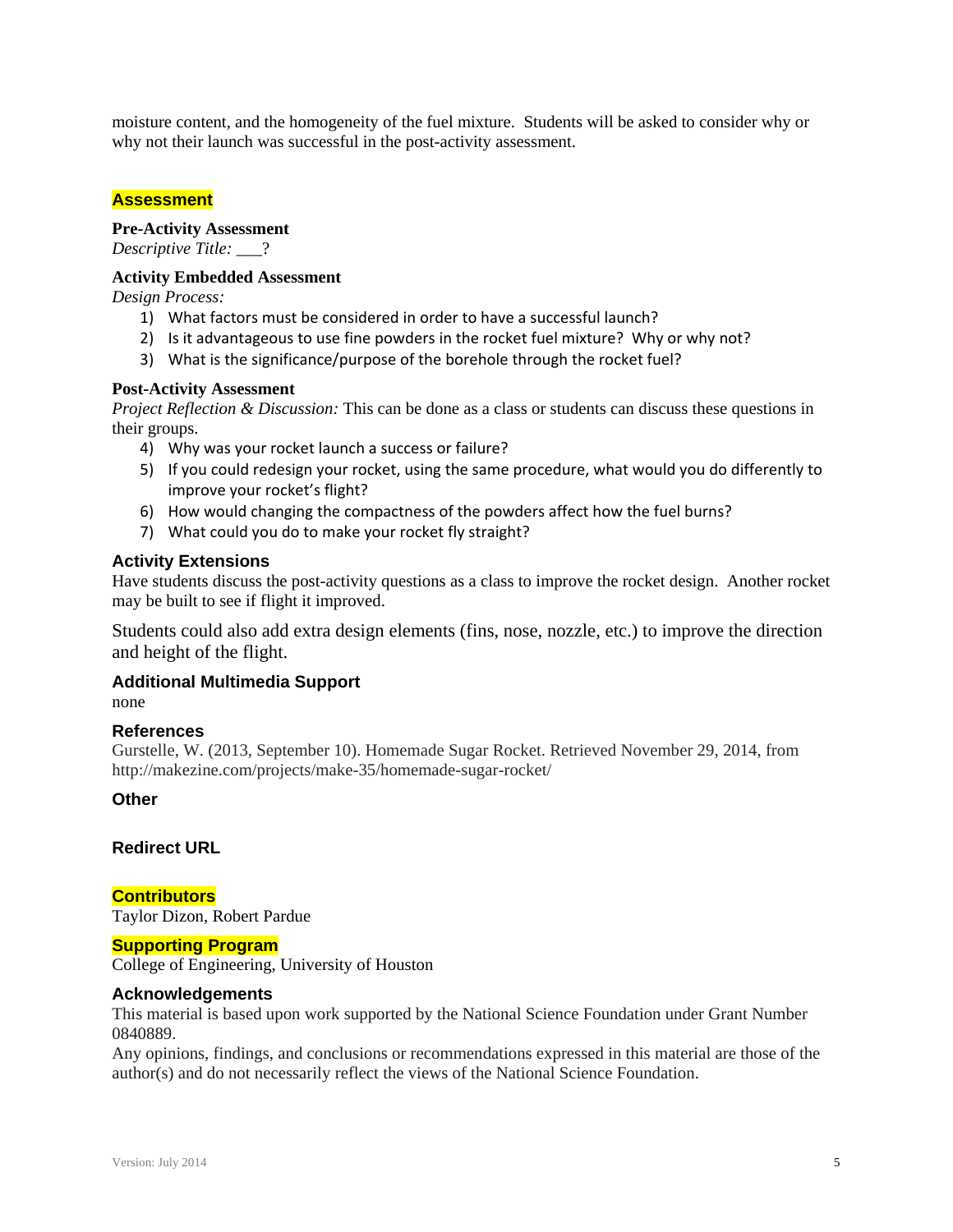**Classroom Testing Information**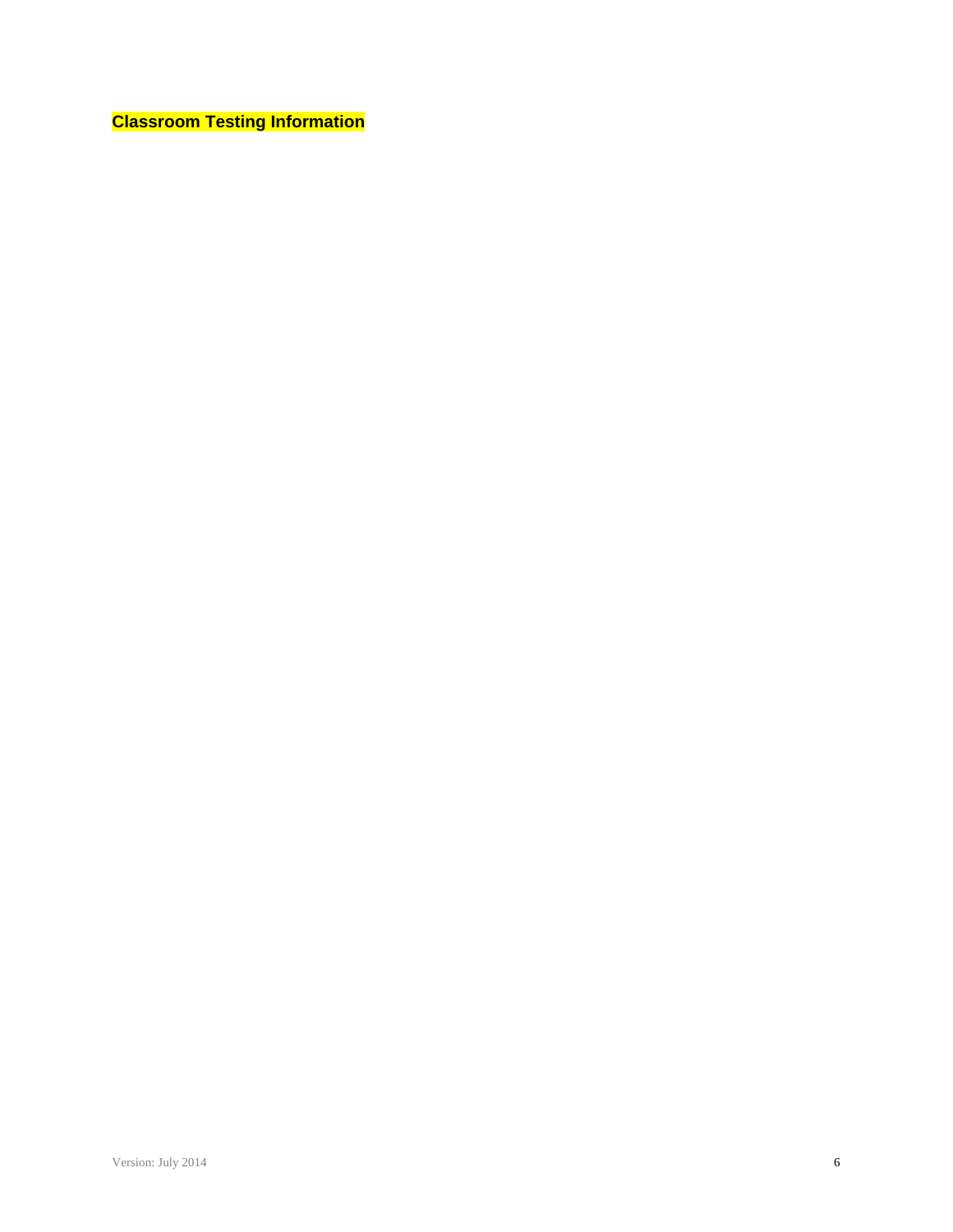# **We Have Liftoff**

Rocket science is an interdisciplinary field, requiring the expertise of engineers and scientists who specialize in different fields. Rockets are an engineering marvel. The ability to move a huge piece of machinery over 100 miles against gravity is quite the accomplishment. There are many things to consider when building a rocket, and because they are so expensive, efficiency and accuracy is of the utmost important. Luckily, we won't be too concerned about the level of engineering for the miniature rockets we will be building in this class. The purpose of this activity is to give you a basic understanding of rocket design. You will be building your rockets out of crafting supplies and other household items. The fuel used for your rockets will be a mixture of potassium nitrate (found in stump remover and gun powder) and household sugar. The unbalanced combustion reaction equation for the fuel is:

 $C_{12}H_{22}O_{11} + KNO_3 + O_2 \rightarrow CO_2 + H_2O + K_2CO_3 + N_2 + KOH$ 

# Materials:

Each group needs:

- Cat litter
- Sugar
- Potassium Nitrate (found in Spectracide Stump Remover Lowe's)
- 0.95 cm (3/8 inch) x 22.86 cm (9 inch) dowel  $\bullet$
- 6.4 cm x 25.4 cm strip of kraft project paper  $\bullet$
- fuse  $(\sim 12 \text{ cm long})$
- Two 1 cm straws
- Mortar and pestle
- Closed 80 mL-100 mL container

To share with the entire class:

- white glue
- ring stand
- skewer or 0.635 cm (1/4 inch) dowel with a spike at one end
- 0.3175 cm (1/8 inch) diameter drill bit or nail  $\bullet$

# Procedure:

 $1<sub>1</sub>$ Spread white glue evenly on one side of the kraft paper. Wrap it tightly around the 0.95 cm (3/8 inch) dowel, such the dowel is not glued to the paper, to form the shape of a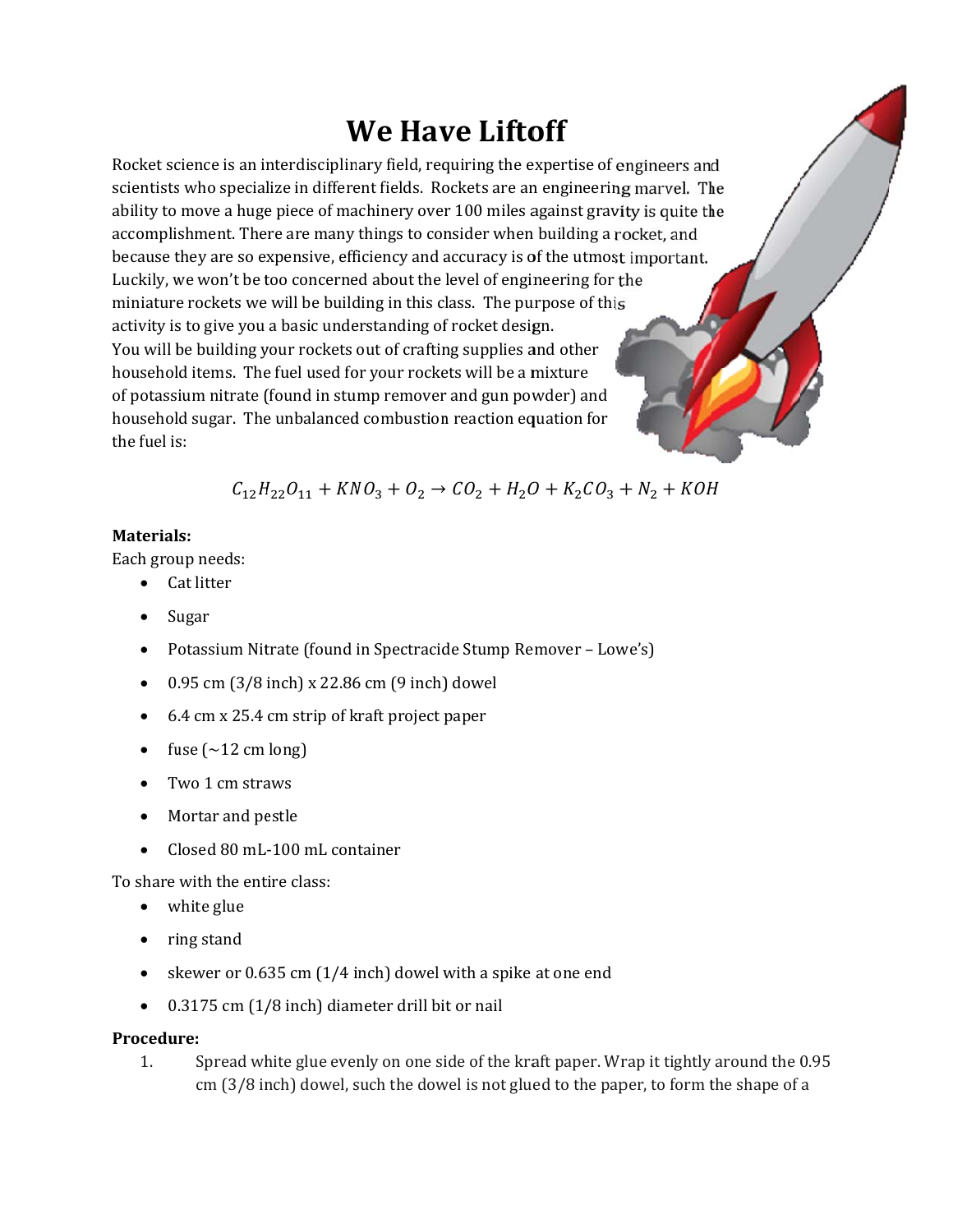cylindrical rocket motor casing. The casing should be  $6.4 \text{ cm}$  long. Remove the dowel and let the glue dry.

- 2. Using a mortar and pestle, finely ground some cat litter. When the paper cylinder has dried, place one of the open ends onto the tabletop or a flat surface and pour the litter into the cylinder. Use the dowel to pack it down. The packed litter layer should be about  $0.85$  cm thick and will act as a plug. If the litter powder is fine enough, packing it down will, in a sense, make it into a solid. If you are having trouble packing the litter, mix it with some water so that it begins to clump, then retry packing.
- 3. Weigh out 6 grams of powder sugar and pour it into the mixing container.
- 4. Balance the combustion equation below and determine the appropriate amount of  $KNO_3$ needed for the fuel, given you are using 6 grams of sugar. Complete the table below. DO NOT CONTINUE ONTO THE NEXT STEP UNTIL YOU HAVE CONFIRMED YOUR ANSWERS WITH YOUR INSTRUCTOR.

| <b>Substance</b>  | Weight (g) | <b>Molecular Weight (g/mol)</b> | <b>Moles</b> |
|-------------------|------------|---------------------------------|--------------|
| $C12H_{22}O_{11}$ | 6          | 342.3                           |              |
| KNO <sub>3</sub>  |            | 101.103                         |              |
| 0 <sub>2</sub>    |            | 32                              |              |
| CO <sub>2</sub>   |            | 44.01                           |              |
| H <sub>2</sub> O  |            | 18                              |              |
| $K_2CO_3$         |            | 138.205                         |              |
| N <sub>2</sub>    |            | 28                              |              |
| KOH               |            | 56.106                          |              |

 $\underline{\hspace{1cm}}C_{12}H_{22}O_{11} + \underline{\hspace{1cm}}KNO_3 + \underline{\hspace{1cm}}O_2 \rightarrow \underline{\hspace{1cm}}CO_2 + \underline{\hspace{1cm}}H_2O + \underline{\hspace{1cm}}K_2CO_3 + \underline{\hspace{1cm}}N_2 + \underline{\hspace{1cm}}KOH$ 

5. Weigh out the appropriate amount of  $KNO_3$  determined from your calculations. Using a CLEAN mortar and pestle, ground the crystals into a fine powder. *\*Is it better to have fine powder or course powder for combustion? \_\_\_\_\_\_\_\_\_\_\_\_\_\_\_\_\_\_\_\_\_\_\_\_\_\_ \*Why? \_\_\_\_\_\_\_\_\_\_\_\_\_\_\_\_\_\_\_\_\_\_\_\_\_\_\_\_\_\_\_\_\_\_\_\_\_\_\_\_\_\_\_\_\_\_\_\_\_\_\_\_\_\_\_\_\_\_\_\_\_\_\_\_\_\_\_\_\_\_\_\_\_\_\_\_\_\_\_\_\_\_\_\_\_\_\_\_\_\_\_\_\_*

6. Add the  $KNO_3$  powder to the mixing container. Shake to create an evenly mixed powder.

*\_\_\_\_\_\_\_\_\_\_\_\_\_\_\_\_\_\_\_\_\_\_\_\_\_\_\_\_\_\_\_\_\_\_\_\_\_\_\_\_\_\_\_\_\_\_\_\_\_\_\_\_\_\_\_\_\_\_\_\_\_\_\_\_\_\_\_\_\_\_\_\_\_\_\_\_\_\_\_\_\_\_\_\_\_\_\_\_\_\_\_\_\_\_\_\_\_\_\_\_\_*

7. Pour the fuel powder into the open end of the rocket body and compress it with the dowel until there is about 1 cm of space left at the top of the cylinder.